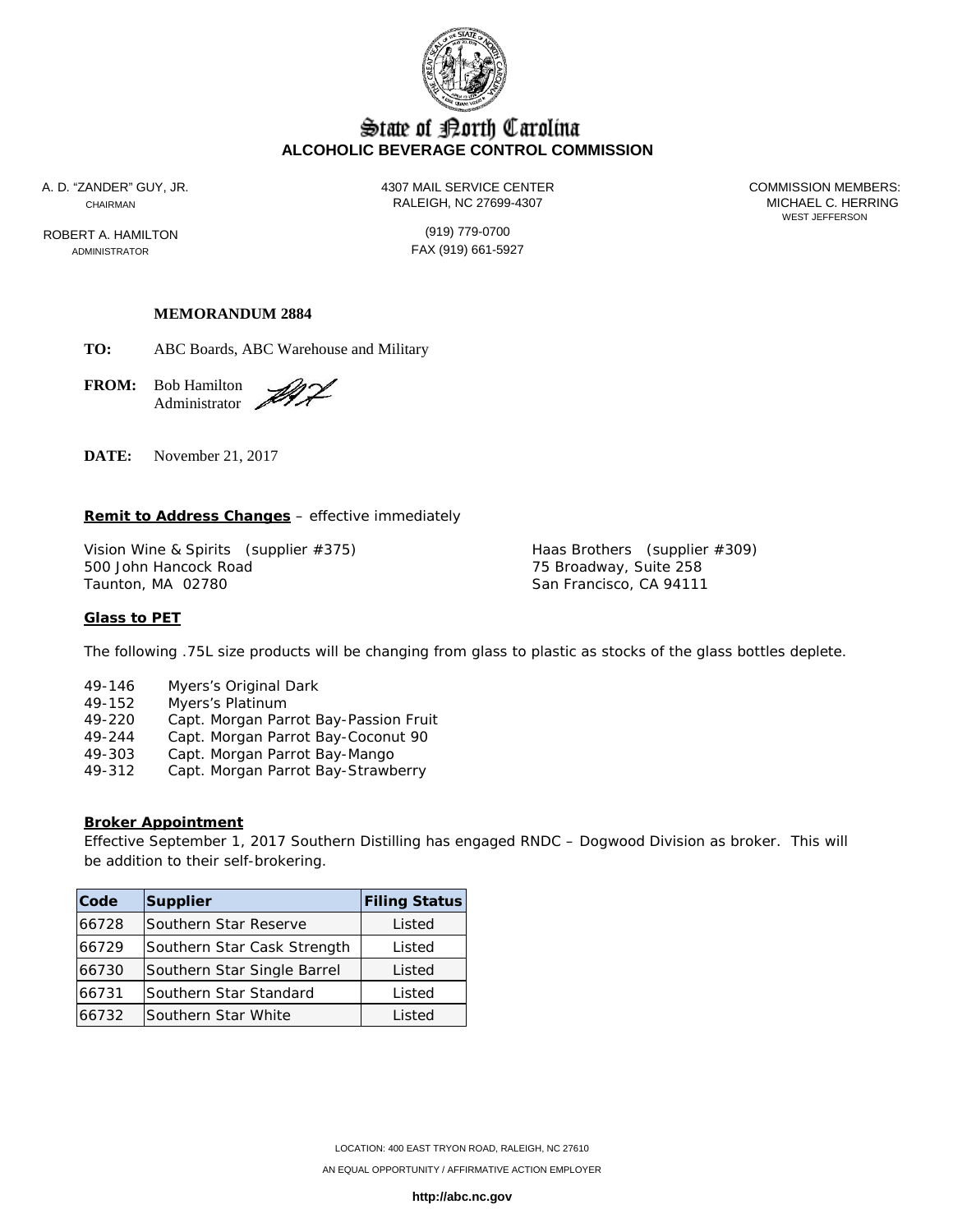Memorandum 2884 Page 2

# **Broker Change**

Effective November 4, 2017 Artisan Group Spirits will no longer represent Lassiter Distilling. They will be selfbrokering.

| Code  | Supplier                      | <b>Filing Status</b> |
|-------|-------------------------------|----------------------|
| 66413 | Lassiter's NC Amber Rum       | Listed               |
| 66415 | Lassiter's North Carolina Rum | Listed               |

### **Supplier Change**

The supplier for Widow Jane is now Park St Imp/ Samson & Surrey. (Supplier #693) Address: 1000 Brickell Ave, Suite 915, Miami, FL 33131.

|       | <b>NC Code Supplier</b>         | <b>Brand Name</b>                   |      |    | Size   Proof   Filing Type |
|-------|---------------------------------|-------------------------------------|------|----|----------------------------|
| 25571 | Park St Imp/ Samson &<br>Surrey | Widow Jane Straight Bourbon Whiskey | .75L | 91 | Special Order              |

# **Supplier/Broker Change**

The supplier for Leadslingers is now The Marsalle Company. (Supplier #203) The broker is Morse Brands

| <b>NC Code Supplier</b> |                      | <b>Brand Name</b>            |    | Size   Proof   Filing Type |
|-------------------------|----------------------|------------------------------|----|----------------------------|
| 23901                   | The Marsalle Company | Leadslingers Bourbon Whiskey | 80 | Listed                     |

# **Supplier Name Change**

The supplier for the following product has changed its dba from IPN to Tequila Specialist. (Supplier #324) The remit to address remains the same: 479 W. Wrightwood Ave, Elmhurst, IL 60126

| <b>NC Code</b> | Supplier                  | <b>Brand Name</b>                            | Proof | <b>Filing Type</b> |
|----------------|---------------------------|----------------------------------------------|-------|--------------------|
| 64732          | Teguila Specialist        | Arette Blanco Suave                          | 80    | Special Order      |
| 64834          | Teguila Specialist        | Don Fulano Blanco                            | 80    | Special Order      |
| 64835          | <b>Tequila Specialist</b> | IDon Fulano Fuerte Blanco 100 Proof          | 100   | Special Order      |
| 64904          | Tequila Specialist        | Hacienda de la Flor Blanco                   | 80    | Special Order      |
| 65175          | Teguila Specialist        | Arette Teguila 3Pk (Blanco, Reposado, Anejo) | 80    | Special Order      |
| 65177          | Teguila Specialist        | Arette Reposado Suave                        | 80    | Special Order      |
| 65440          | Teguila Specialist        | Hacienda de la Flor Reposado                 | 80    | Special Order      |
| 65515          | Teguila Specialist        | Don Fulano Reposado                          | 80    | Special Order      |
| 65516          | <b>Tequila Specialist</b> | Don Fulano Anejo                             | 80    | Special Order      |
| 65517          | Teguila Specialist        | Don Fulano "Azul" 5 Yr Anejo                 | 80    | Special Order      |
| 65518          | Teguila Specialist        | Don Fulano Teguila Mixed 6 Pk                | 80    | Special Order      |